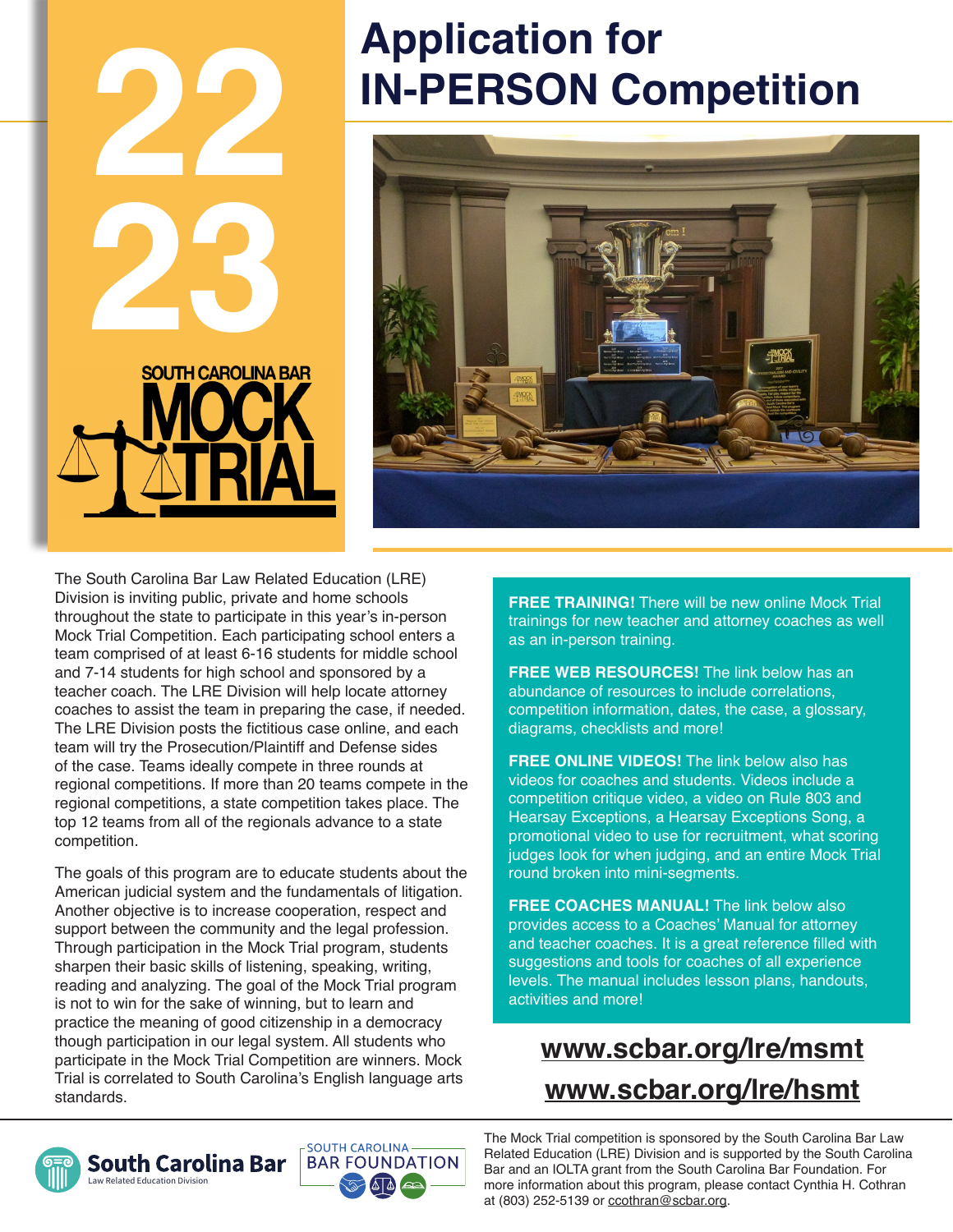# **HOW TO ENTER**

**REGISTRATION INFORMATION.** Complete the online registration and authorization form, and submit \$150 registration fee. Names of actual students competing on the team are not needed at this time. A registration may be completed without payment in order to make the registration deadline to avoid a late fee.

**REGISTRATION FEE–IN-PERSON REGIONALS.** The \$150 registration fee can be in the form of check or credit card. Checks should be made payable to the SC Bar LRE Division. If paying by credit card, payment may be made online. If payment is requested through a purchase order, indicate on the registration that a purchase order has been requested and email a copy of the purchase order. All registration fees are due by the stated deadline for the team to compete in the regional competitions.

**REGISTRATION FEE—IN-PERSON STATE.** A separate registration fee of \$150 will be due two days prior to the competition date for all advancing state teams. All payments can be in the form of check, credit card or purchase order.

**COMPETITION FORMAT.** Each team in the regional competition, ideally competes in three rounds and at least once on the Prosecution/Plaintiff and Defense sides. The competition is divided into regional competitions, with the top 12 teams advancing to the state competition. If more than 20 teams compete in the regional competitions, a state competition takes place. The state competition takes place over two days. Each team in the state competition ideally competes in three rounds of competition. The top two teams compete in two championship rounds and performs both sides of the case.

**MATERIALS.** Competition rules and modified rules of evidence are released no later than the first business day in August on the SC Bar's website (www.scbar.org/lre). The case materials are released online the second Friday in August, by 5 p.m. Any updates to the rules or case materials are posted on the online discussion forum.

**DISCUSSION FORUM.** An online discussion forum is available for Mock Trial teachers, attorney coaches and students at **http://forum.scbar.org/msmt.** Teams interested in virtual or in-person scrimmages may post scrimmage requests on the forum. Questions concerning the competition, rules, and case are submitted on the online forum or by email. All questions and answers are posted on the forum. **NO** questions are answered by telephone. The forum closes ten business days prior to the regional competition at noon.

**AWARDS AND SCHOLARSHIPS.** LRE offers many forms of recognition for implementation of SC Bar LRE programs. Teachers are eligible for the LRE Teacher of the Year Award with \$1,000 in nondesignated funds; individuals such as SROs, administrators and nonteachers are eligible for the LRE Citizen of the Year Awards and an attorney can be nominated for LRE Lawyer of the Year Award and be recognized in front of their peers. High School Mock Trial seniors may apply for \$1000 scholarships as nondesignated funds to apply toward higher education. Applications and nomination forms for all of these awards are available online. The deadline to submit nominations and applications are due the fourth Wednesday in March. Questions about awards and scholarships can be directed to dlanier@scbar.org or (803) 252-5139.

**ATTORNEY COACH.** It is strongly encouraged that each team have an attorney coach to assist with the mechanics of a trial and to provide a better understanding of the law and its application. Schools may look to an attorney coach from a previous year; among PTA members or alumni within the community. If an attorney coach cannot be obtained through these outlets, the SC Bar can help with the search. There is no guarantee an attorney coach can be secured. Attorney coaches should obtain and follow the school's policy on adult/children interaction. An attorney is a volunteer for the school and not the SC Bar. Attorney coaches receive pro bono credit for the hours volunteered with a school.

**WITHDRAWAL FROM THE COMPETITION.** In the event it becomes necessary for a team to withdraw from the competition, the team must inform the State Coordinator immediately, but no later than the stated deadline to withdraw, with submission of a withdrawal form signed by the lead teacher coach and school principal. Failure to inform the State Coordinator causes extreme hardship to the other schools competing and impacts preparations and judge recruitment: **Absent extenuating circumstances for in-person competitions, failure to appear at a competition without prior notification and/or withdrawing after the drop deadline subjects that team to a one-year suspension from the competition.**

# **22/23 COMPETITION DATES IN-PERSON**

#### **Middle School**

Regionals - November, 5, 2022 State - December 2 and 3, 2022

#### **High School**

Regionals - February, 25, 2023 State - March 10 and 11, 2023

Nationals - Little Rock, Arkansas May 18 - 20, 2023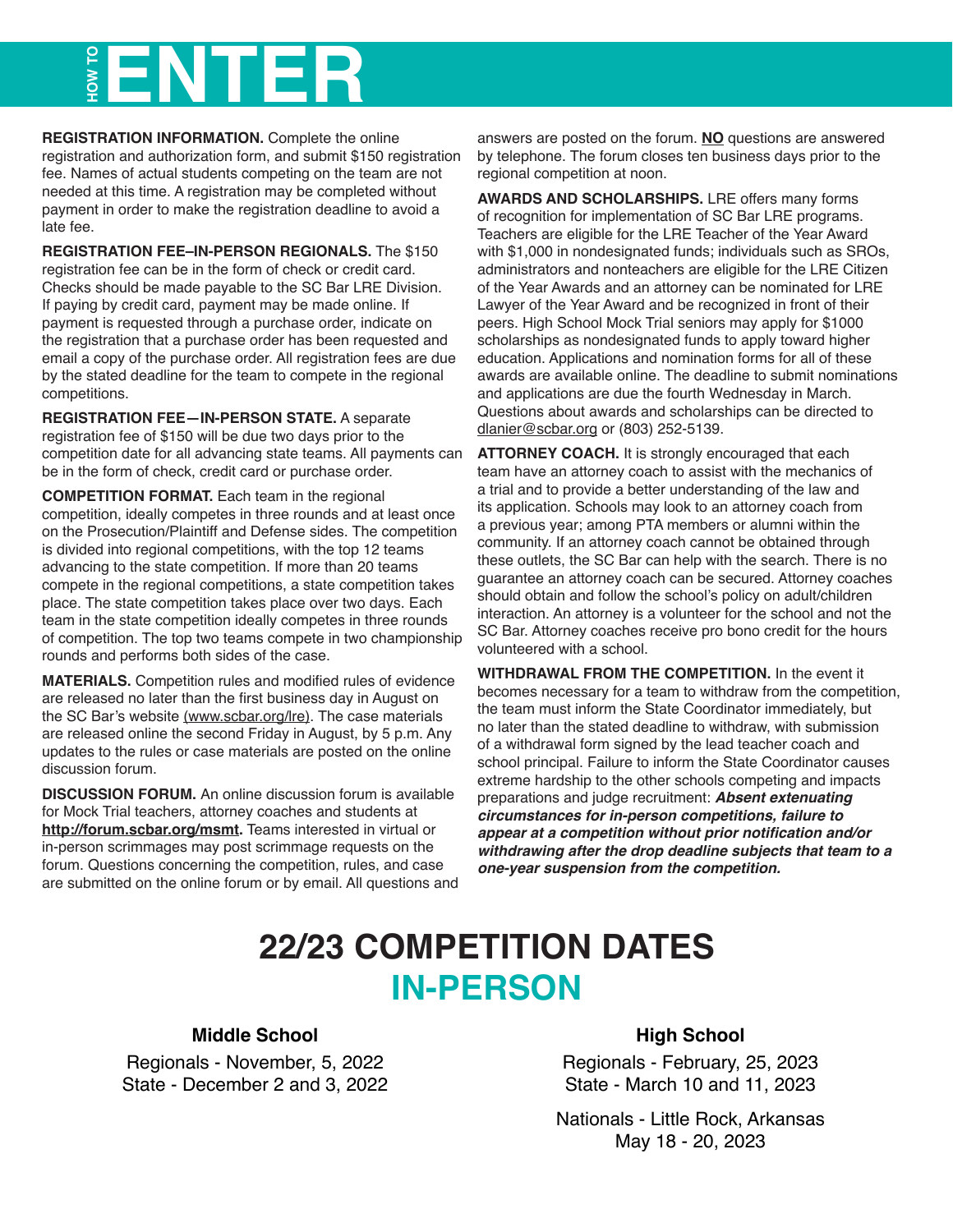# **2** MOCK TRIAL Courtroom Sketch Artist

# **HIGH SCHOOL TEAMS ONLY**

The SC Bar Law Related Education (LRE) Division has incorporated Courtroom Sketch Artist and Courtroom Journalist elements into the Mock Trial program at the regional level only. Courtroom sketch artists and journalists are subject to all Mock Trial rules, restrictions and eligibility requirements. They compete solely on their own efforts and are **NOT** considered part of their school's competing Mock Trial team.

**Courtroom Sketch Artists** will create sketches depicting actual courtroom scenes observed at the assigned regional competition. The courtroom sketch artists observe trials in which his/her school is competing at the regional level. Only one sketch may be submitted by each artist on white paper no smaller than 8.5 x 11 inches and no larger than 11 x 17 inches in black and white or pastel with any dry medium used. Sketches are submitted at the end of the competition day at the beginning of the closing assembly. Sketches are judged on the following criteria: accuracy of proportion, realism, authenticity with regard to traditional courtroom sketching, figure/ground relationship and use of contrast. All submissions become the property of the SC Bar and may be used by the LRE Division for any purpose it deems appropriate, including but not limited to reproduction and dissemination.

**Courtroom Journalists** type articles describing the actual courtroom presentations observed at the assigned regional competition. Typed articles are approved by the lead teacher and e-mailed to the SC Bar no later than 5 p.m. the first Monday following the competition. Articles submitted are solely completed by the student competitor and may not be edited/altered by any other source. The courtroom journalists observe trials in which his/her school is competing at the regional level. Article entries are typed with one inch margins throughout, double spaced and typed in 12 point Arial font. Laptops are not permitted in the courthouse. Articles are judged on the following criteria: accuracy, clarity, objectivity, fairness, style, grammar and spelling. All submissions become the property of the SC Bar and may be used by the LRE Division for any purpose it deems appropriate, including but not limited to reproduction and dissemination.

**REGISTERING WITH A MOCK TRIAL TEAM:** Up to two students per category from the same high school may register along with the registered Mock Trial team. (See Rule 3.1 on Team Eligibility.) Teams do not have to register student participants at the time of initially registering a team. Artists and journalists may not double as bailiffs, timekeepers or any other team role. Courtroom artists and journalists along with their sponsors must stay for a minimum of the first round. Registration is due January 12, 2023 on the School Information Sheet.

**REGISTERING SEPARATE FROM A MOCK TRIAL TEAM:** Up to two students per category may compete from any high school (private or public) and/or home school even if a school does not have a Mock Trial team registered in the Mock Trial competition. If students register without a Mock Trial team, a teacher sponsor is required. Students along with their teacher sponsors are randomly assigned to courtrooms throughout the day. Students and their sponsors must stay for a minimum of the first round. To register on a separate application, contact Cynthia H. Cothran at (803) 252-5139 or ccothran@scbar.org. Registration is due January 12, 2023.

**DECLARATION OF STATE CHAMPION:** The student in each category with the highest score from all the regions is declared the state champion. The winner of the Courtroom Sketch Artist and Journalist competitions is announced up to two weeks following the regional competition.

**NATIONAL ADVANCEMENT:** The winning state courtroom artist is eligible to advance to the national competition with an adult chaperone. The SC Bar will pay the registration fee, but all other expenses are the responsibility of the artist. The winning state courtroom artist confirms participation with the state coordinator no later than March 17, 2023.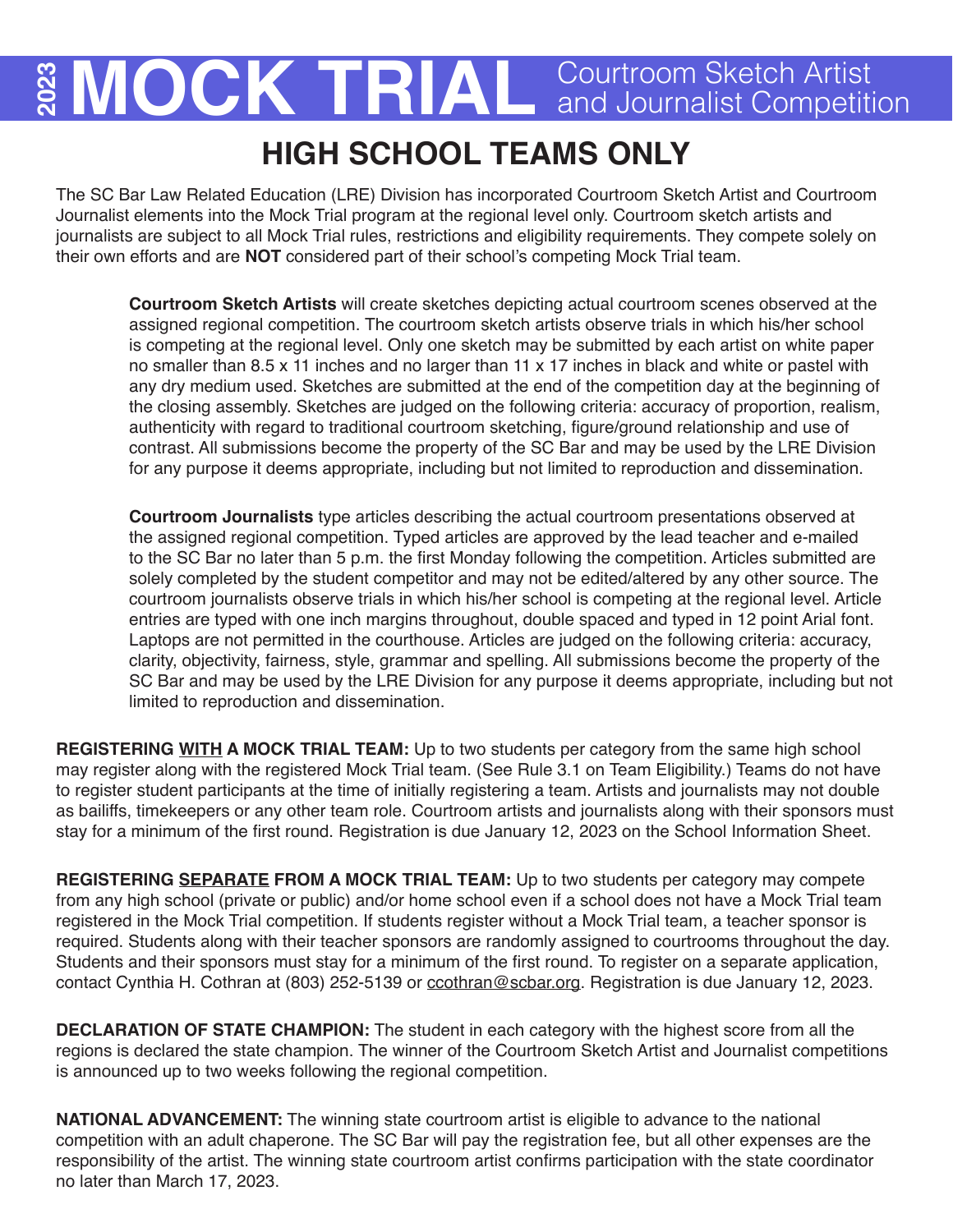# **MOCK TRIAL** Training Information<br> **Online Trainings Will be available 24/7 starting in September.**<br>
Watch your inbox for more details.

# **Online Trainings**

Online Trainings will be available 24/7 starting in September.

# **The training segments include:**

- The Basics
- Objections, Hearsay and Impeachment
- Judging and Scoring
- New Teacher Coach Basics
- Trial Presentation
- Time Limits and Timekeeping
- Random Pairing and Powermatching
- Competition Forms
- Team Composition and Roles
- Dispute Settlement
- Preparing for Competition Day

# **FREE In-Person Training**

September 1, 2022 in Columbia

**[APPLY FOR TRAINING HERE](https://www.jotform.com/form/212083543931048)**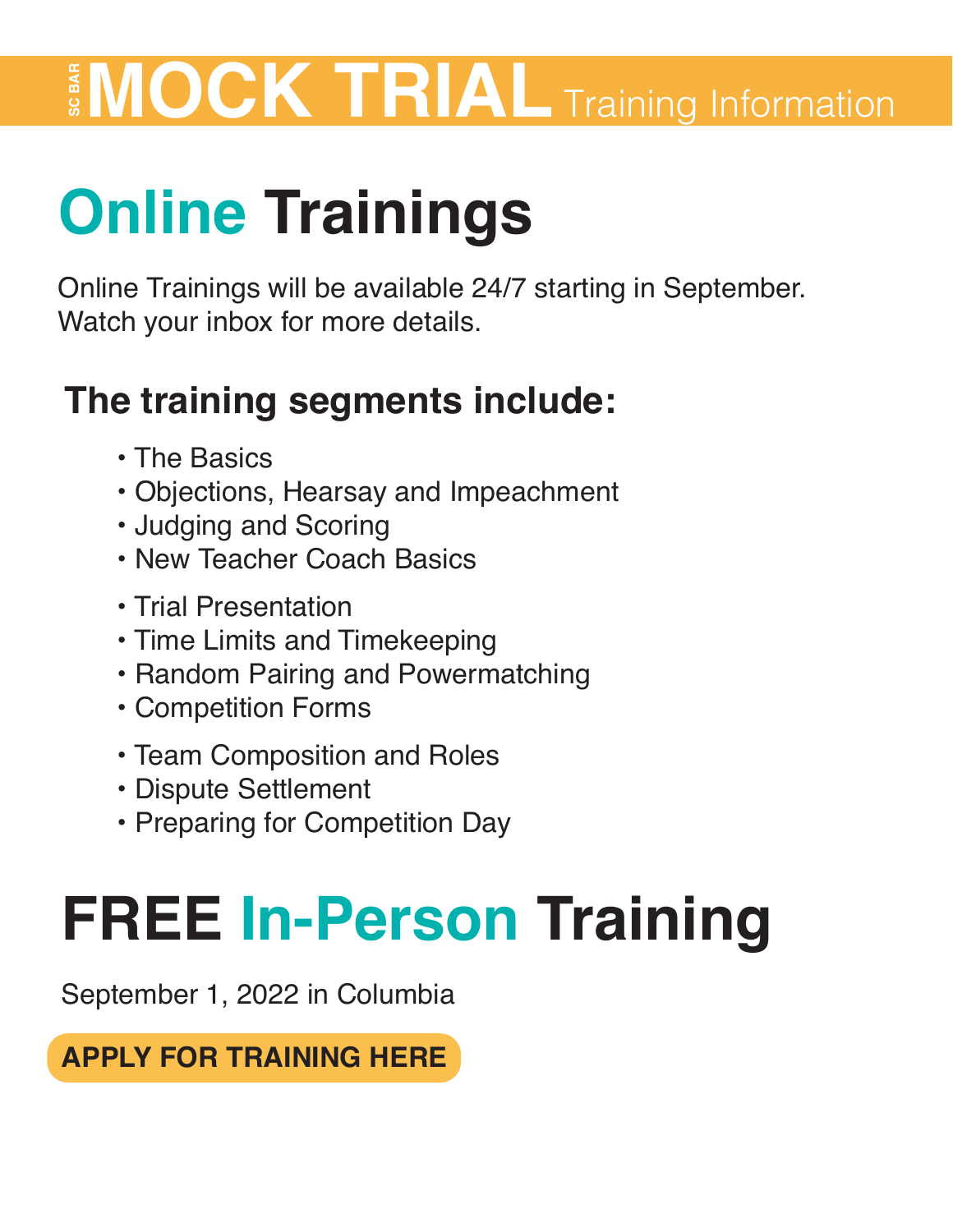# **MOCK TRIAL** Deadlines to Meet & Important Program Dates

**MIDDLE** 

**HIGH**

|                                                                                                                                                                                                                                                                                          | <b>SCHOOL</b>                                                                      | <b>SCHOOL</b>                                                                                                                       |
|------------------------------------------------------------------------------------------------------------------------------------------------------------------------------------------------------------------------------------------------------------------------------------------|------------------------------------------------------------------------------------|-------------------------------------------------------------------------------------------------------------------------------------|
| <b>Competition Rules Released</b><br><b>Case Released</b><br>Registration Deadline (no late fee)<br>Registration Deadline (w/\$50 late fee)<br><b>Artist/Journalist Registration</b>                                                                                                     | Aug. 01, 2022<br>Aug. 12, 2022<br>Aug. 26, 2022<br>Sept. 08, 2022<br>Jan. 12, 2023 | Aug. 01, 2022<br>Aug. 12, 2022<br>Sept. 30, 2022<br>Oct. 14, 2022<br>Jan. 12, 2023                                                  |
| <b>Training For Coaches - IN-PERSON</b><br><b>Training For Coaches - VIRTUAL</b>                                                                                                                                                                                                         | Sept. 01, 2022<br>24 Hour Access                                                   | Sept. 01, 2022<br>24 Hour Access                                                                                                    |
| <b>PAYMENT</b>                                                                                                                                                                                                                                                                           | Sept. 23, 2022                                                                     | Dec. 08, 2022                                                                                                                       |
| <b>SUBMISSION DEADLINES:</b><br>Code of Ethical Conduct/School Info.<br>Talent Release Forms & Recording Option<br><b>Team Picture</b><br><b>Drop Deadline for Regionals</b><br><b>Drop Deadline for State</b>                                                                           | Oct. 06, 2022<br>Oct. 06, 2022<br>Oct. 14, 2022<br>Oct. 06, 2022<br>Nov. 11, 2022  | Jan. 12, 2023<br>Jan. 12, 2023<br>Jan. 26, 2023<br>Jan. 12, 2023<br>Mar. 03, 2023                                                   |
| <b>Regional Assignments/Team Codes</b>                                                                                                                                                                                                                                                   | Oct. 11, 2022                                                                      | Jan. 18, 2023                                                                                                                       |
| <b>FORUM DISCUSSIONS:</b><br><b>Opens for All Teams</b><br><b>Closes for Middle School Regionals</b><br>Re-Opens<br><b>Re-Closes for Middle School State</b><br>Re-Opens for High School Teams<br><b>Closes for High School Regionals</b><br>Re-Opens<br>Re-Closes for High School State | Aug. 12, 2022<br>Oct. 21, Noon<br>Nov. 07, 2022<br>Nov. 18, Noon                   | Aug. 12, 2022<br>Oct. 21, Noon<br>Nov. 07, 2022<br>Nov, 18, Noon<br>Dec. 5, 2022<br>Feb. 10, Noon<br>Feb. 27, 2023<br>Mar. 03, 2023 |
| ZOOM:<br>Deadline to Make Zoom Selections<br>New Coaches Mtg. (10 a.m. or 4 p.m.)<br>Regional Coaches Mtg. (10 a.m. or 4 p.m.)<br>State Coaches Mtg. (4 p.m.)                                                                                                                            | Sept. 22, 2022<br>Oct. 11, 2022<br>Nov. 03, 2022<br>Nov. 29, 2022                  | Dec. 08, 2022<br>Jan. 24, 2023<br>Feb. 15, 2023<br>Mar. 07, 2023                                                                    |
| <b>COMPETITION DATES (IN-PERSON:</b><br>Regionals<br>State<br>Nationals - Little Rock, Arkansas                                                                                                                                                                                          | Nov. 5, 2022<br>Dec. 2 and 3, 2022                                                 | Feb. 25, 2023<br>Mar. 10 and 11, 2023<br>May 18 - 20, 2023                                                                          |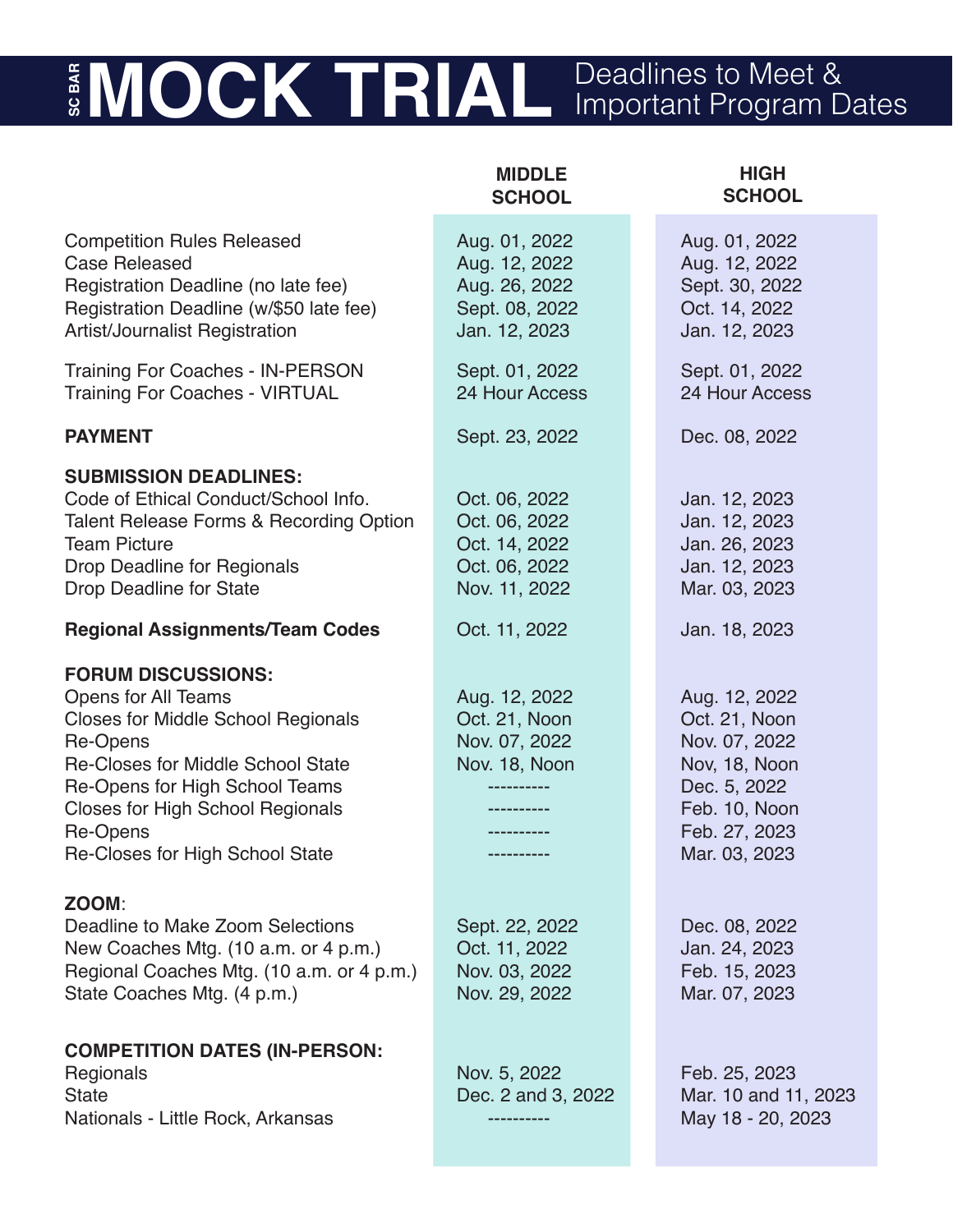## **22 SC BAR MOCK TRIAL 23 IN-PERSON COMPETITION** Commitment

Our school is registering in an in-person Mock Trial team with the South Carolina Bar's virtual Mock Trial competition. By signing the online authorization form, we (principal, lead teacher coach and assistant teacher coach) agree to abide by the rules of the Mock Trial competition as contained in the competition materials. Should it become necessary to withdraw from the competition for any reason, we agree that we will inform the State Coordinator **no later than the stated deadline**.

As **principal,** I understand the lead teacher coach designated on the Authorization Form is directly responsible for the Mock Trial team. I understand the lead teacher coach responsibilities and deadlines and understand as principal, I will routinely follow up with the lead teacher coach throughout the team's preparation. This will ensure the team is preparing the entire Mock Trial season as teams need much preparation, understanding and rehearsal time. If at any time the lead teacher coach or assistant teacher coach is replaced, I will notify the SC Bar immediately and update the coaching information.

As **lead teacher coach or assistant teacher coach(s),** I understand that I am directly responsible for meeting all deadlines noted on previous page as to not jeopardize the team's eligibility and carrying out the duties of a teacher coach as follows:

#### **As lead teacher coach or assistant teacher coach, I will fulfill the following responsibilities:**

- Submit registration paperwork and payment;
- Promote Mock Trial for purposes of recruiting students;
- Seek an attorney coach and work with the students to ensure they are prepared to work with the attorney coach;
- Conduct auditions and hold weekly meetings/practices;
- Complete, collect and submit necessary paperwork prior to deadlines;
- Meet with parents prior to the competition;
- Arrange meetings to prepare for virtual competition format;
- Ensure all team members are accounted for;
- Monitor forum discussions for updates to the case, rules, and/or competition;
- Respond to e-mails from the SC Bar in a timely manner not to exceed 4 days from receipt; and
- Remain in communication with SC Bar and school's principal on the team's status throughout the Mock Trial season.

We understand as the principal, lead teacher coach and/or assistant teacher coach, our failure to inform the State Coordinator promptly of the withdrawal of our school from the competition results in an extreme hardship to the other schools in our region and state as a whole, as well as to the other individuals who have volunteered their time to assist with this effort. We also understand that, absent extenuating circumstances, our team's failure to appear at the regional and/or state competition without prior notice by the drop deadline results in great hardship. We understand that if our team drops out after the deadline due to the virtual format, there will not be a one year suspension from participation. We further agree that our team will participate in each round of the competition. We also understand that once confirmed to the state competition should one take place, refusal to advance to the next level of competition may result in sanctions against our school, up to and including a permanent ban from the competition.